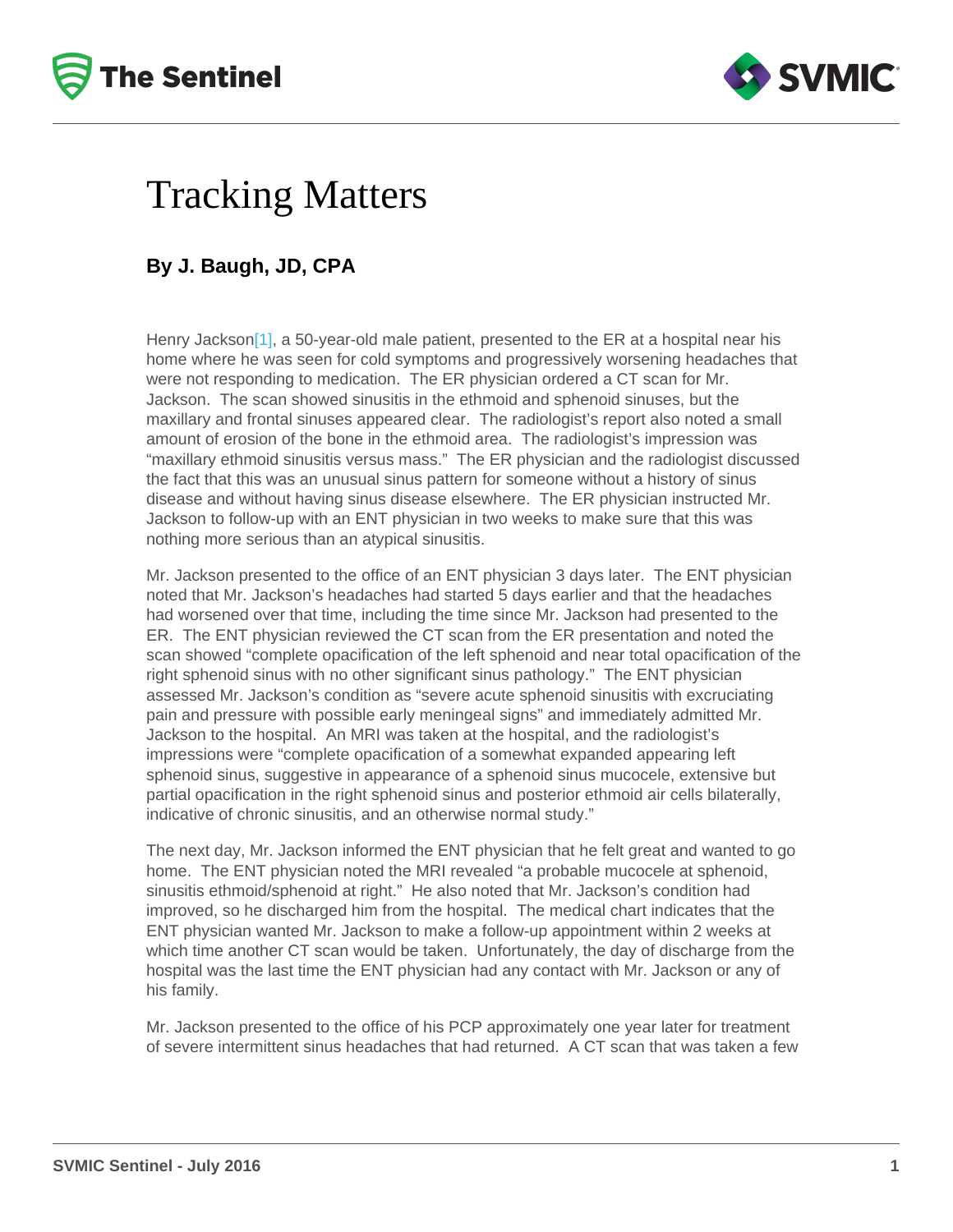<span id="page-1-0"></span>days later showed that "a neoplastic process is a likely consideration." Biopsies were taken and an MRI was performed, and both confirmed that Mr. Jackson had a sinus adenocarcinoma. Mr. Jackson died approximately 6 months after the diagnosis.

Mr. Jackson's estate filed suit against the ENT physician and against the radiologist who read the CT scan during the initial hospitalization. The ENT physician initially believed that Mr. Jackson had simply failed to make a follow-up appointment as instructed. However, during the lawsuit discovery process, the attorney representing the ENT physician learned that, although the appointment had been made by Mr. Jackson, it was canceled by the ENT physician's office because he had a family emergency that required him to be out of town for a week. The records did not identify which staff member in the ENT physician's office had called Mr. Jackson to cancel the appointment or how the matter of rescheduling the appointment was addressed with the patient. The records showed only that the appointment was canceled. No new appointment was made for Mr. Jackson. Because of the cancelation of this appointment by the ENT physician's office and because there was no system in place to advise the physician when canceled appointments were not rescheduled, the decision was made to compromise the case on behalf of the ENT physician. The claim against the radiologist went to trial and resulted in a defense verdict for the radiologist.

This case specifically highlights the need for the physician and his/her office staff to have an appropriate tracking system in place so that all ordered tests, studies and appointments are completed and have appropriate follow-up. This tracking process should include steps to be taken if these orders are canceled or not performed for any reason. It is certainly understandable if a physician has to cancel an appointment for a legitimate reason, as was the case with the ENT physician having to go out of town for a family emergency. However, it would have been difficult to convince a jury that the ENT physician and/or someone on the ENT physician's staff acted within the standard of care by not rescheduling the appointment for a later date.

This case also points to the need for the physician to discuss with the patient (and document) the reasoning for tests and studies. The patient in this case testified in his deposition that he did not reschedule the appointment because he was not made aware of the importance of the follow-up CT scan. In his mind, if the CT scan was important, the ENT physician's office would have rescheduled the appointment. In other words, the patient unfortunately interpreted the cancelation by the physician's office as an indication that the follow-up CT scan was not important and necessary. Better communication would have possibly changed the outcome for this patient.

[\[1\]](#page-0-0) All names and other identifying information from this factual situation have been changed to protect the parties' identities.

The contents of The Sentinel are intended for educational/informational purposes only and do not constitute legal advice. Policyholders are urged to consult with their personal attorney for legal advice, as specific legal requirements may vary from state to state and/or